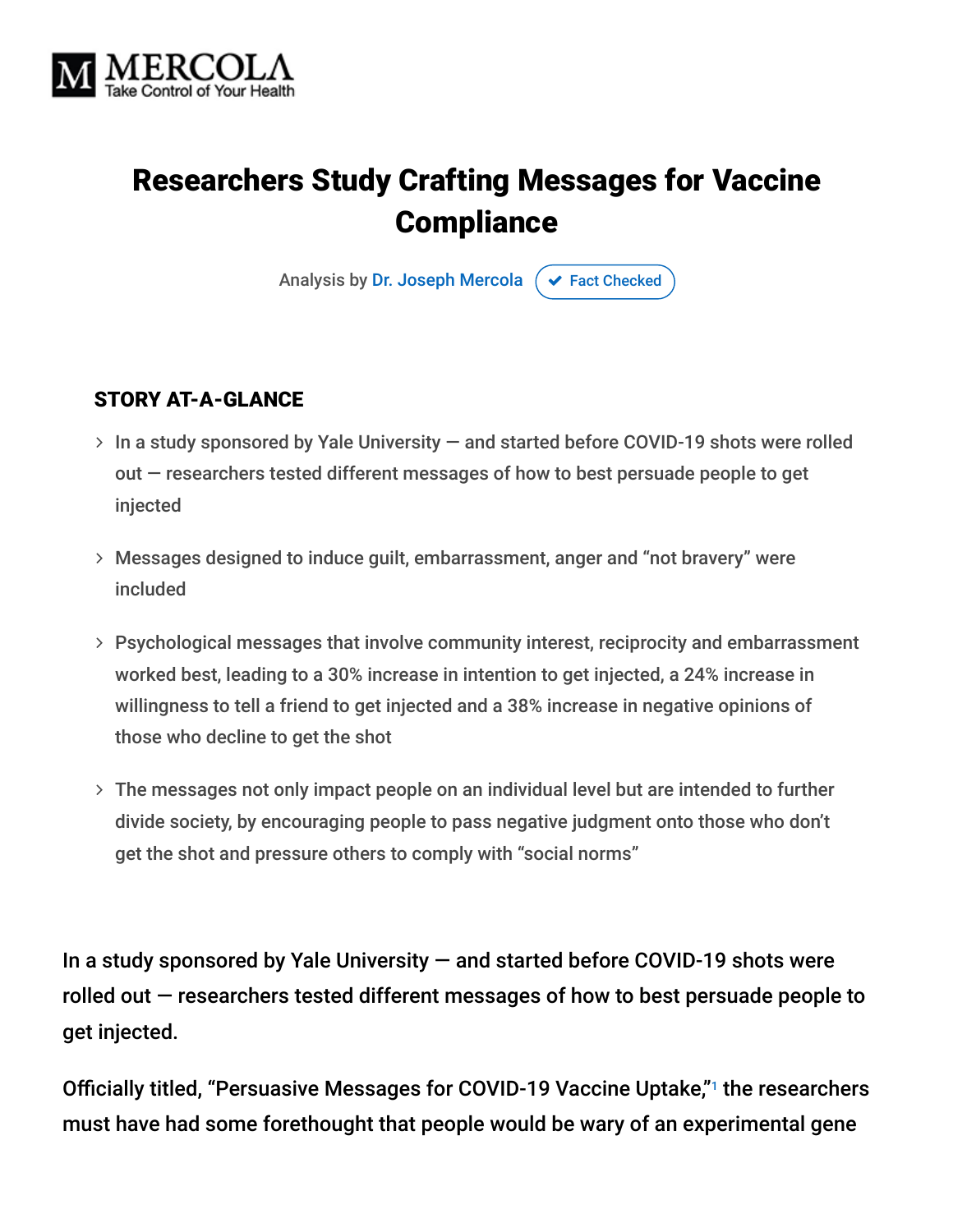therapy, and set to work to decipher the best propaganda campaign to ensure their widespread uptake.

The study's abstract starts out with questionable statements from the start, parroting the myth that "Widespread vaccination remains the best option for controlling the spread of COVID-19 and ending the pandemic." $^2$  The authors do not, however, expand on how this is so, considering that just three months after the shot those who are injected are just as likely to pass COVID-19 to their close contacts as those who do not get the shot. 3,4

The reasons why people may be reluctant to get COVID-19 shots  $-$  such as safety and efficacy concerns  $-$  are also ignored by the study, $5$  which is only concerned with how to best use psychological tactics to get people on board with being injected.

## Guilt, Anger, Embarrassment or Cowardice — What Works Best?

The full study, which was published in the December 3, 2021, issue of Vaccine,6 involved two experiments. The first tested "treatment messages" designed to affect people's intentions about whether or not to get the shot. For the control group, subjects were exposed to a message about bird feeding, while others read the baseline vaccine message, as follows:

*"To end the COVID-19 outbreak, it is important for people to get vaccinated against COVID-19 whenever a vaccine becomes available. Getting the COVID-19 vaccine means you are much less likely to get COVID-19 or spread it to others. Vaccines are safe and widely used to prevent diseases and vaccines are estimated to save millions of lives every year."*

For the experiment, the following messages were added to the baseline message: 7

| Personal freedom message | Economic freedom message          |
|--------------------------|-----------------------------------|
| Self-interest message    | <b>Community interest message</b> |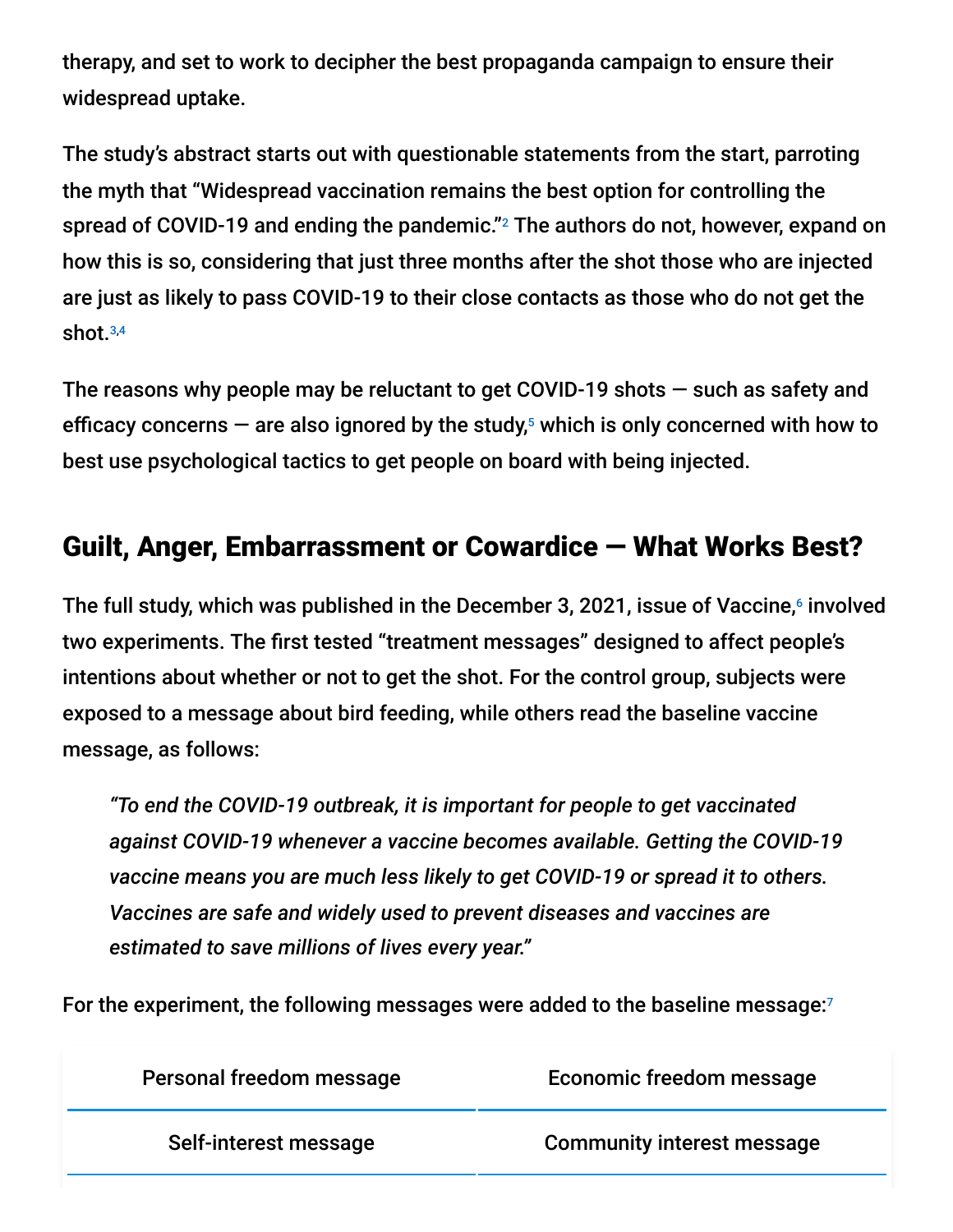| <b>Economic benefit message</b> | Guilt message       |
|---------------------------------|---------------------|
| <b>Embarrassment message</b>    | Anger message       |
| Trust in science message        | Not bravery message |

For example, the guilt message, which is designed to work by social pressure, reads: 8

*"The message is about the danger that COVID-19 presents to the health of one's family and community. The best way to protect them is by getting vaccinated and society must work together to get enough people vaccinated. Then it asks the participant to imagine the guilt they will feel if they don't get vaccinated and spread the disease."*

Never mind that this statement is false, since they can still spread the disease if they're injected. Similarly misleading messages designed to demean, guilt and shame people into getting the shot include: 9

- "If one doesn't get vaccinated that means that one doesn't understand how infections are spread or who ignores science."
- "Those who choose not to get vaccinated against COVID-19 are not brave."
- "[I]t asks the participant to imagine the embarrassment they will feel if they don't get vaccinated and spread the disease."
- "[I]t asks the participant to imagine the anger they will feel if they don't get vaccinated and spread the disease."

The researchers explained it this way:<sup>10</sup>

*"One subgroup of messages draws on the idea that mass vaccination is a collective action problem and highlighting the prosocial benefit of vaccination or the reputational costs that one might incur if one chooses not to vaccinate. Another subgroup of messages built on contemporary concerns about the pandemic, like issues of restricting personal freedom or economic security.*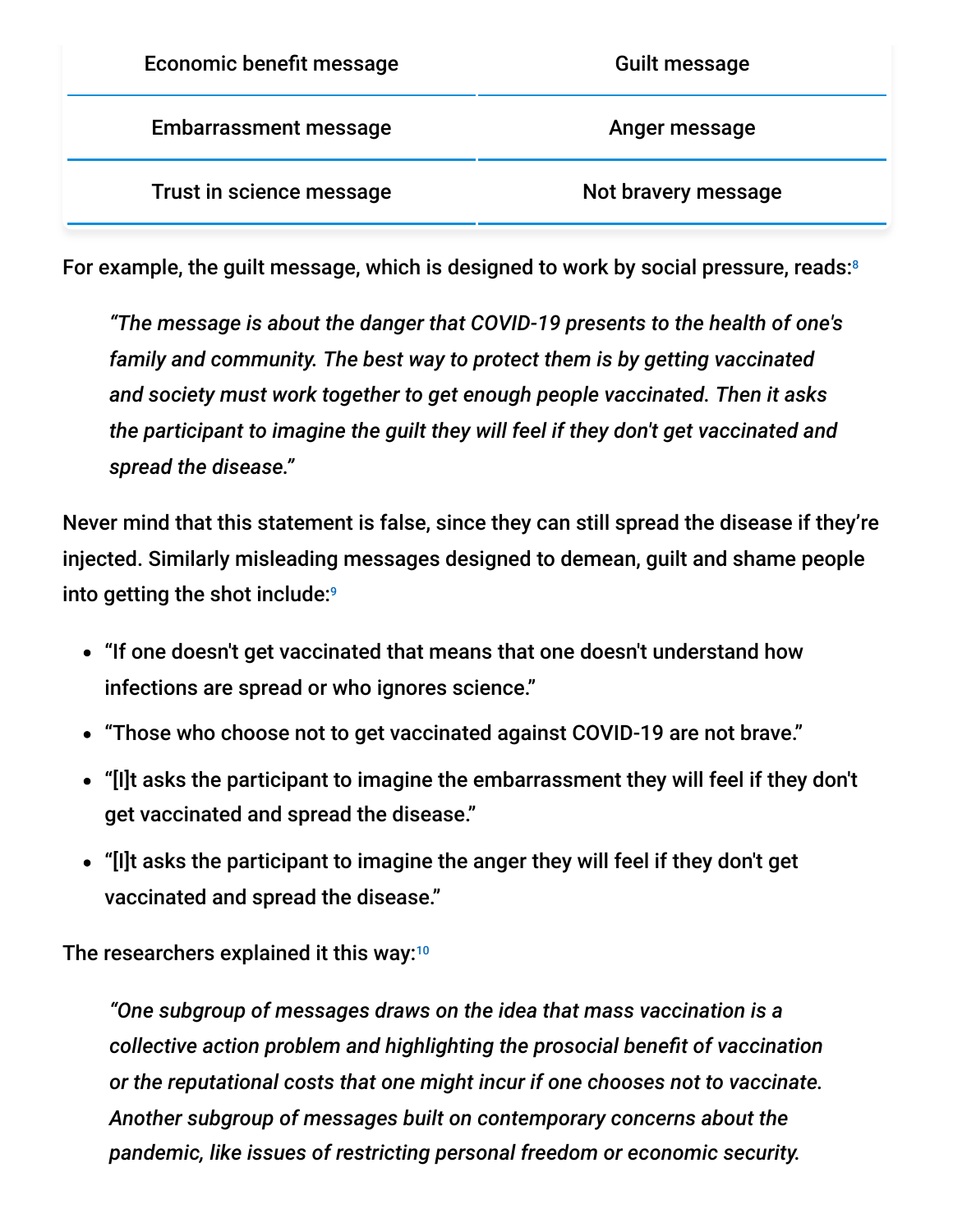*We find that persuasive messaging that invokes prosocial vaccination and social image concerns is effective at increasing intended uptake and also the willingness to persuade others and judgments of non-vaccinators."*

### Propaganda Messages Created With No Scientific Support

It's ironic that the study includes a "trust in science" message, since the messages used in the study were created in early or mid-2020, before science was available to support them. Yet, as noted by a Children's Health Defense (CHD) article, "The messages tested by the researchers have been woven into mainstream media narratives and public health campaigns throughout the world." 11

In the second part of the study, the most effective messages from part one were tested on a nationally representative sample of U.S. adults. This included the baseline message along with community interest, community interest + embarrassment, not bravery, trust in science and personal freedom messages.

They found that, compared to the control group, psychological messages that involve community interest, reciprocity and embarrassment worked best, leading to a 30% increase in intention to get injected, along with a 24% increase in willingness to tell a friend to get injected and a 38% increase in negative opinions of those who decline to get the shot. 12

The messages are designed to not only impact people on an individual level, but also further divide society by encouraging people to pass negative judgment onto others and pressure others to comply with "social norms." According to the researchers:

*"Viewing vaccination through the lens of a collective action problem suggests that in addition to increasing individuals' intentions to receive a vaccine, effective public health messages would also increase people's willingness to encourage those close to them to vaccinate and to hold negative judgments of those who do not vaccinate.*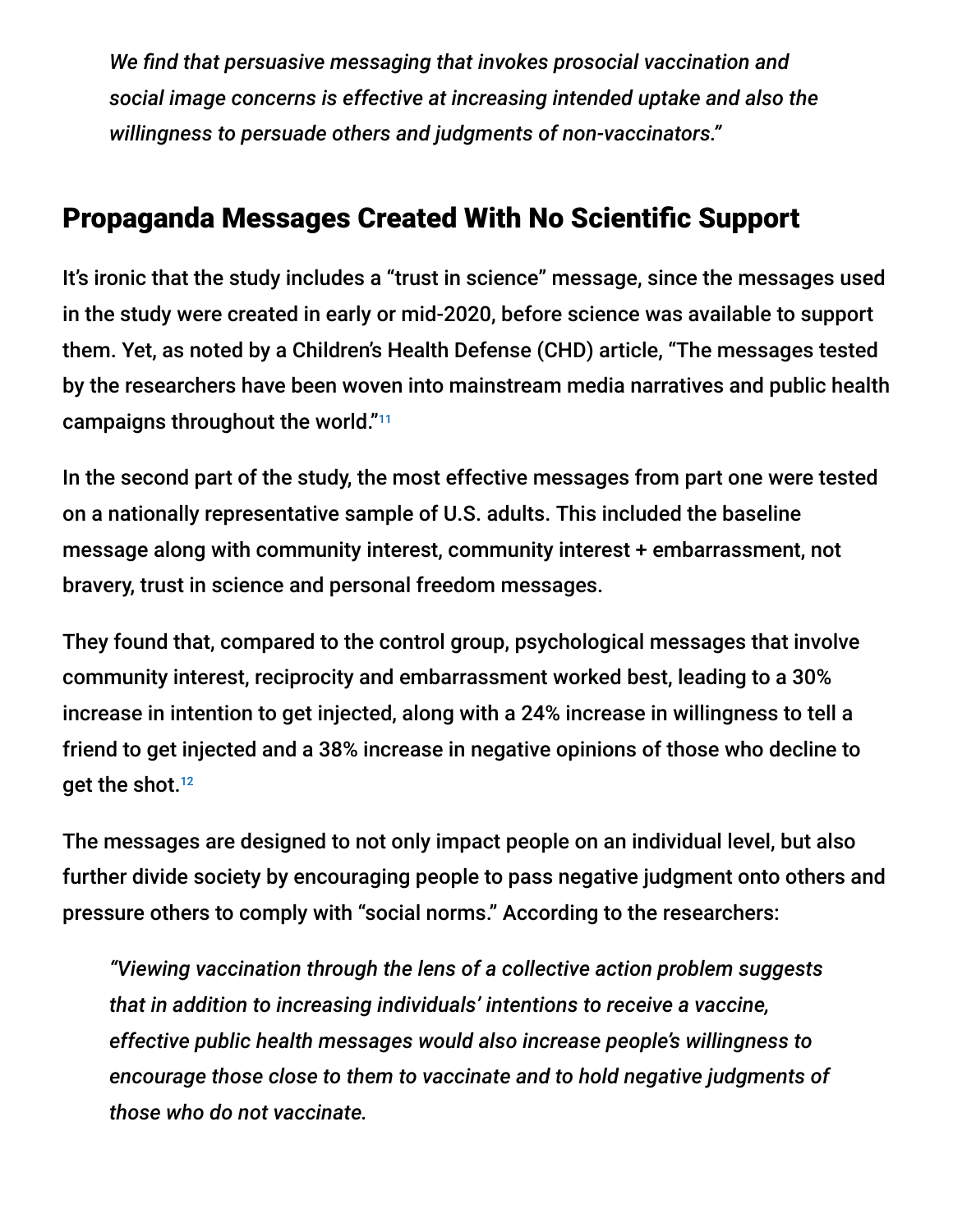*By encouraging those close to them to vaccinate, people are both promoting compliance with social norms and increasing their own level of protection against the disease. Also, by judging those who do not vaccinate more negatively, they apply social pressure to others to promote cooperative behavior."*

## Shots as a 'Morally Right Choice'

Since the pandemic began, conforming to confusing and questionable public health mandates has been made an issue of moral superiority  $-$  to the point that those who questioned mask mandates were labeled as "grandma killers." 13

In an article published in Proceedings of the National Academy of Sciences in 2020, it's further noted that "vaccination is a social contract in which cooperation is the morally right choice."<sup>14</sup> It further suggests that, under this social contract, people should change their behaviors toward those who choose not to get injected, and, indeed, people who are "especially compliant," i.e., vaccinated, were less generous to those who were not. 15 Further: 16

*"If so, vaccinated individuals should reciprocate by being more generous to a vaccinated other. On the contrary, if the other doesn't vaccinate and violates the social contract, generosity should decline."*

# Propaganda Aimed at Making People Feel 'Disgusting'

CHD pointed out that one of the authors of the Yale study, Saad Omer, "has an extensive interest in public health messaging" and was behind the "Building Vaccine Confidence Through Tailored Messaging Campaigns" in 2020, which used social media to convince people to get COVID-19 and other shots. 17

Working with the World Health Organization's Strategic Advisory Group of Experts Working Group on COVID-19 Vaccines, Omer detailed what worked in the past to increase the uptake of the HPV vaccine, and suggested it could work for COVID-19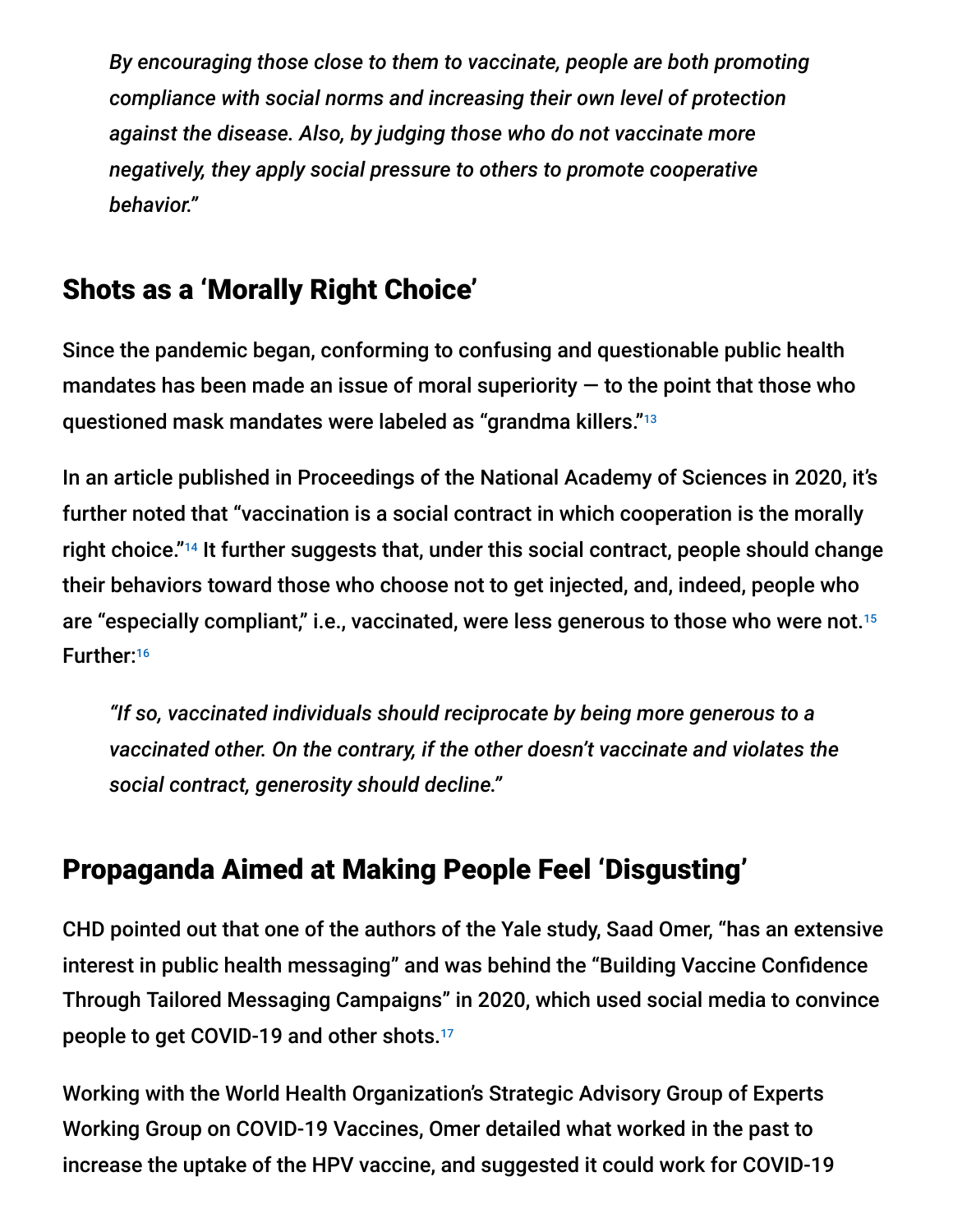shots. The solution, he said, involved appealing to values and stooping so low as to make a person feel disgusting while presenting vaccines as a form of purity. CHD quoted Omer, who said: 18

*"We wanted to test out, can we have a purity-based message? So we showed them pictures of genital warts and described a vignette, a narrative, a story, talking about how someone got genital warts and how disgusting they were and how pure vaccines are that sort of restore the sanctity of the body.*

*So we just analyzed these data. This was a randomized control trial with apriori outcomes. We found approximately 20 percentage point effect on people's likelihood of getting an HPV vaccine in the next 6 months … We are trying out liberty-based messages or liberty-mediated messaging around this behavior related to COVID-19 outbreak.*

*That wearing a mask or taking precautions eventually make you free, regain your autonomy. Because if the disease rates are low, your activities can resume."*

This is similar propaganda to what's being used to promote vaccine passports, with many willingly giving up freedoms that, once gone, may be difficult, if not impossible, to get back. By showing proof that you've received a COVID-19 shot, via a digital certificate or app on your phone, the hope is that you can once again travel freely, attend a concert or enjoy a meal in your favorite restaurant, just like you used to.

Except, being required to present your "papers" in order to live your life isn't actually freedom at all  $-$  it's a loss of freedom that you once had, one that disappeared right before your eyes and one that's setting the stage for increased surveillance and control, and erosion of your privacy.

#### Propaganda Is the Real Misinformation

Carefully crafted messages that play on your emotions and moral compass are just one part of the campaign to ensure public compliance with the mainstream narrative. Fact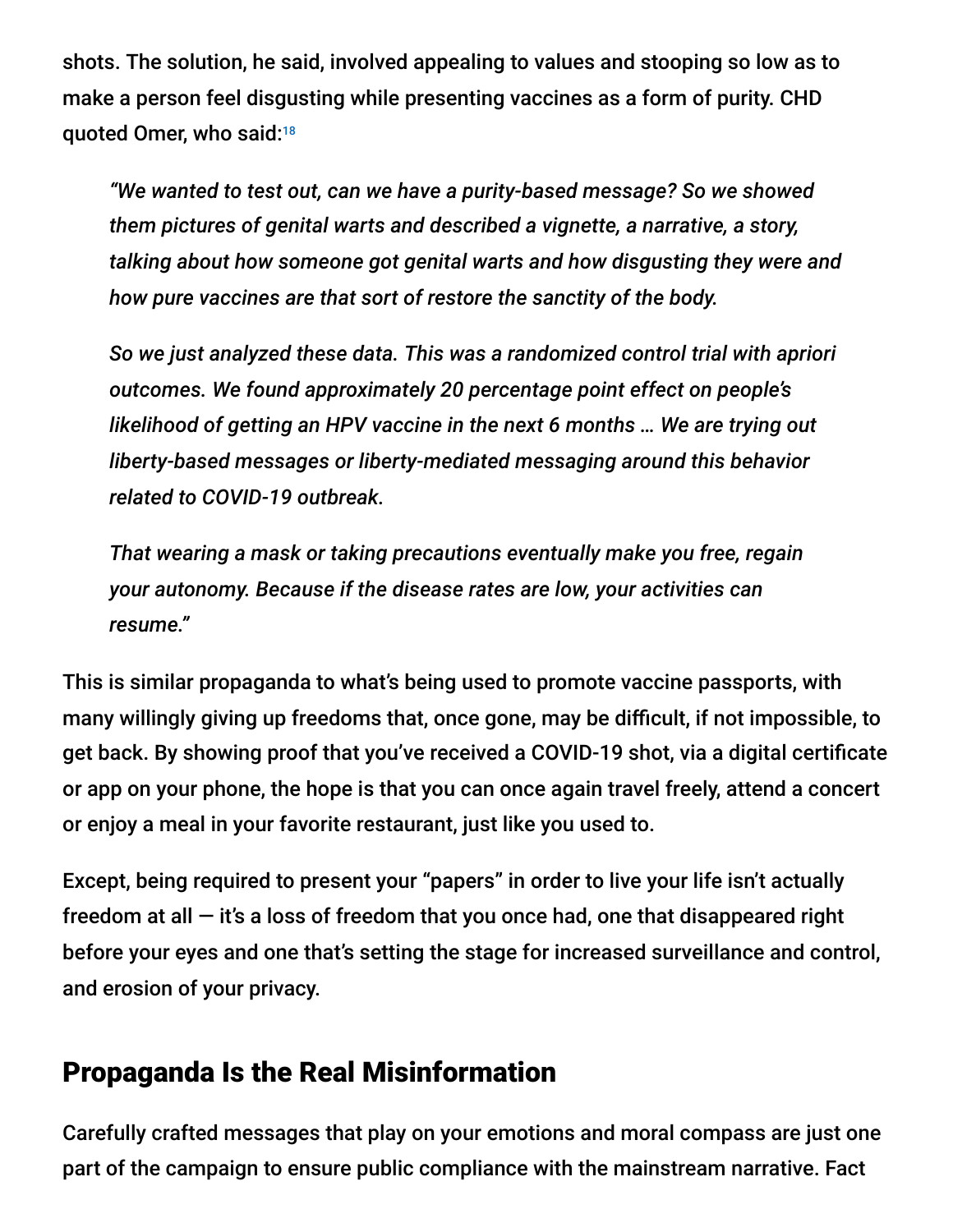checking is another tool being used in order to control virtually everything you see and hear online, in order to serve a greater agenda. 19

Take the term "conspiracy theory," which is now used to dismiss narratives that go against the grain. According to investigative journalist Sharyl Attkisson, this is intentional, as the term itself was devised by the CIA as a response to theories about the assassination of JFK.

Debunked, quackery and antivaccine are all terms that are similarly being used as propaganda tools. "There's a whole cast of propaganda phrases that I've outlined that are cues. When you hear them, they should make you think, 'I need to find out more about it,'" Attkisson says. 20

Likewise, CHD explained, "The efforts to eliminate 'misinformation' resulted in unprecedented censorship of virtually anything that steps outside of state-sanctioned consensus and the creation of a captive audience primed to accept a singular narrative." 21

It's important to remain aware that messages are being carefully crafted to mold human behavior to comply with COVID-19 shots and other public health measures — and to recognize that the use of propaganda is perfectly legal, even in the U.S.

As CHD continued, "And thanks to a multibillion-dollar budget from the U.S. Department of Health and Human Services and the Centers for Disease Control and Prevention, we are under the influence of the best messages money can buy  $-$  whether or not those messages are true."<sup>22</sup>

#### **Sources and References**

- <sup>1, 7, 8, 9</sup> [ClinicalTrials.gov, July 7, 2020, COVID-19 Vaccine Messaging, Part I](https://clinicaltrials.gov/ct2/show/NCT04460703?term=NCT04460703&draw=2&rank=1)
- <sup>2, 6, 10</sup> [Vaccine December 3, 2021, Volume 39, Issue 49, Pages 7158-7165](https://www.sciencedirect.com/science/article/pii/S0264410X21013682?via%3Dihub)
- <sup>3</sup> [medRxiv October 15, 2021](https://www.medrxiv.org/content/10.1101/2021.09.28.21264260v2)
- <sup>4</sup> [Nature October 5, 2021](https://www.nature.com/articles/d41586-021-02689-y#ref-CR1)
- 5, 11, 12, 15, 17, 18, 21, 22 [Children's Health Defense February 4, 2022](https://childrenshealthdefense.org/defender/manipulation-guilt-shame-vaccine-compliance/)
- <sup>13</sup> [Steve Kirsch Newsletter November 7, 2021](https://stevekirsch.substack.com/p/do-masks-work)
- $14, 16$  [Proceedings of the National Academy of Sciences 2020, 117\(26\) 14890-14899](https://www.mendeley.com/catalogue/b17350e8-d3ed-3b64-bc50-6384438134eb/)